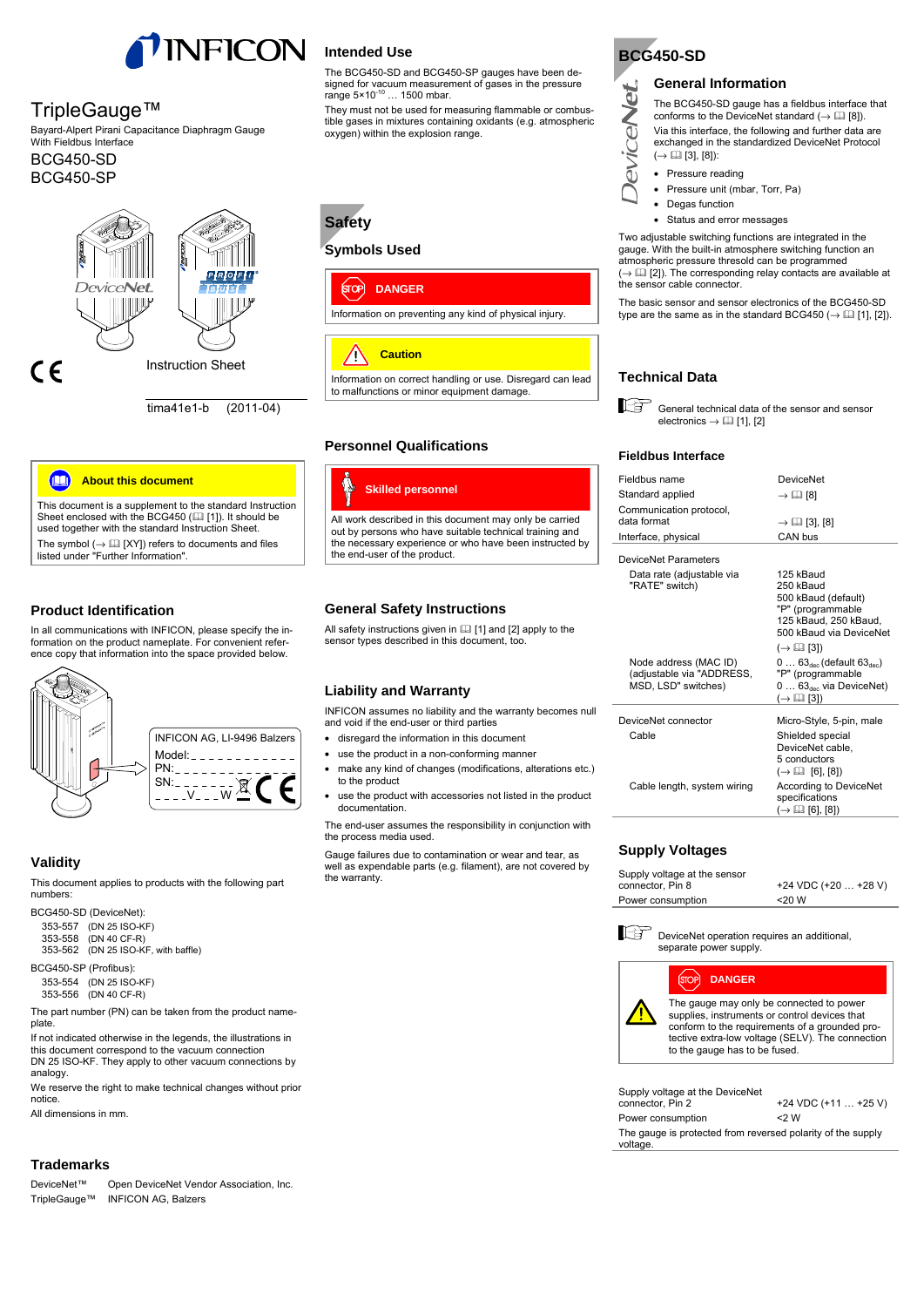#### **Sensor Cable Connection**

培 For reasons of compatibility, the expression "sensor cable" is used in this document, although the pressure reading of the SD-type gauge is normally transmitted via the DeviceNet interface.

| Connector<br>Cable                                       | D-Sub, 15-pin, male<br>Max. 15 conductors.<br>shielded                                                                         |
|----------------------------------------------------------|--------------------------------------------------------------------------------------------------------------------------------|
| Cable length, (conductor cross<br>section per conductor) | ≤35 m (0.25 mm <sup>2</sup> )<br>≤50 m $(0.34 \text{ mm}^2)$<br>≤100 m $(1.0 \text{ mm}^2)$                                    |
| Switching functions                                      | 2<br>Setpoints adjustable via<br>potentiometers (Setpoints<br>A and B), one floating,<br>normally open contact per<br>setpoint |
| Relay contact rating                                     | ≤60 VDC, ≤0.5 ADC                                                                                                              |
| Atmosphere switching function                            | $\rightarrow \Box$ [2]                                                                                                         |
| Gauge identification                                     | 42 k $\Omega$ between Pin 10<br>and Pin 5 (sensor cable)                                                                       |
| Grounding principle                                      | $\rightarrow$ "Power Connection"                                                                                               |

#### **Dimensions** [mm]

Housing and vacuum connection  $\rightarrow \Box$  [1], [2]





### **Power Connection**

### **Sensor Cable Connection**

Make sure the vacuum connection is properly made (→ [1], [2], "Vacuum Connection").

**th** If no sensor cable is available, make one according to the diagram.



Electrical Connection

| Pin 1            |   | Relay switching function A, n.o. contact $2)$ |             |
|------------------|---|-----------------------------------------------|-------------|
| Pin <sub>2</sub> |   | Measuring signal output                       | $0+10.13$ V |
| Pin <sub>3</sub> |   | 1)<br>Threshold (setpoint) A                  | $0 + 10V$   |
| Pin 4            |   | Relay switching function A, com contact $2)$  |             |
| Pin 5            |   | Supply common                                 | 0 V         |
| Pin              | 6 | 1)<br>Threshold (setpoint) B                  | $0+10V$     |

- Pin 7 Degas on, active high 0 V/+24 V
- Pin 8 Supply +24 V
- Pin 9 Relay switching function B, n.o. contact <sup>2)</sup>
- Pin 10 Gauge identification
- Pin 11 Relay switching function B, com contact  $^{2}$
- Pin 12 Measuring signal common
- Pin 13 Do not connect<br>Pin 14 Do not connect
- Do not connect
- Pin 15 Do not connect
- $1)$  Do not connect pin 3 and pin 6 for normal operation of the gauge. These pins are reserved for adjustment of the setpoint potentiometers ( $\rightarrow$  "Setting the Switching Functions").
- <sup>2)</sup> Reprogrammable for atmosphere switching function via fieldbus interface ( $\rightarrow$  [2] [2]).
- **<sup>2</sup>** Connect the sensor cable to the gauge and secure it using the lock screws

### **DeviceNet Cable Connection**

**D** If no DeviceNet cable is available, make one according to the following indications:



**O** Connect the DeviceNet cable to the gauge and lock the cable connector.

### **Operation**



Caution: data transmission errors The attempt to operate the BPG450-SD with the RS232C interface causes data transmission The BPG450-SD must not be operated with the

RS232C interface.

#### **Operating Software**

for the DeviceNet. A configuration tool and the device speci-fic EDS file (Electronic Data Sheet) are required for this purpose. This software can be downloaded via internet  $\mapsto$  ( $\Box$  [5]).

#### **Node Address Setting**



Set the node address  $(0 \dots 63_{\text{dec}})$  via the "ADDRESS" "MSD" and "LSD" switches<br>(default 63<sub>dec</sub>). The node address is polled<br>by the firmware when the gauge is switched on. If the setting deviates from the stored value, the new value is taken over into the NVRAM. If a setting higher than 63 is made, the previous node address setting remains valid.

If the MSD switch is in the "P" position, the node address is programmable via the<br>DeviceNet (→  $\Box$  [3]).

### **Data Rate Setting**



By means of the "RATE" switch, the data rate can be set to 125 ("1"), 250 ("2") or 500 kBaud ("5") (default 500 kBaud).

If the switch is in any of the "P" positions, the data rate is programmable via the DeviceNet ( $\rightarrow \Box$  [3]).

#### **Adjusting the Gauge**

Gauge adjustment is carried out automatically, no manual adjustment is required (adjustment of the atmosphere sensor  $\rightarrow$  (12).

#### **Adjusting the Switching Functions**

 $\rightarrow$  Adjustment and settings.

#### **Status Lights**

NET MOD

#### **"STATUS MOD" (gauge status):**

| Light status          | Meaning                                                     |
|-----------------------|-------------------------------------------------------------|
| Dark                  | No supply                                                   |
| Flashing<br>red/green | Selftest                                                    |
| Green                 | Normal operation                                            |
| Red                   | Non recoverable error                                       |
| Flashing red          | Recoverable error (e.g. missing DeviceNet<br>power supply). |

#### **"STATUS NET" (network status):**

| Light status   | Meaning                                                                                                                                                                |
|----------------|------------------------------------------------------------------------------------------------------------------------------------------------------------------------|
| Dark           | Gauge not online:<br>- Selftest not yet concluded<br>No supply, $\rightarrow$ "STATUS MOD" light                                                                       |
| Flashing green | Gauge online but no connection:<br>- Selftest concluded, but no connection<br>to other nodes established<br>Gauge not assigned to any master                           |
| Green          | Gauge online; necessary connections<br>established                                                                                                                     |
| Flashing red   | One or several input/output connections in<br>"time out" status                                                                                                        |
| Red            | Communication error. The gauge has de-<br>tected an error that impedes communica-<br>tion via the network (e.g. two identical node<br>addresses (MAC ID) or "Bus-off") |



Before the gauge is put into operation, it has to be configured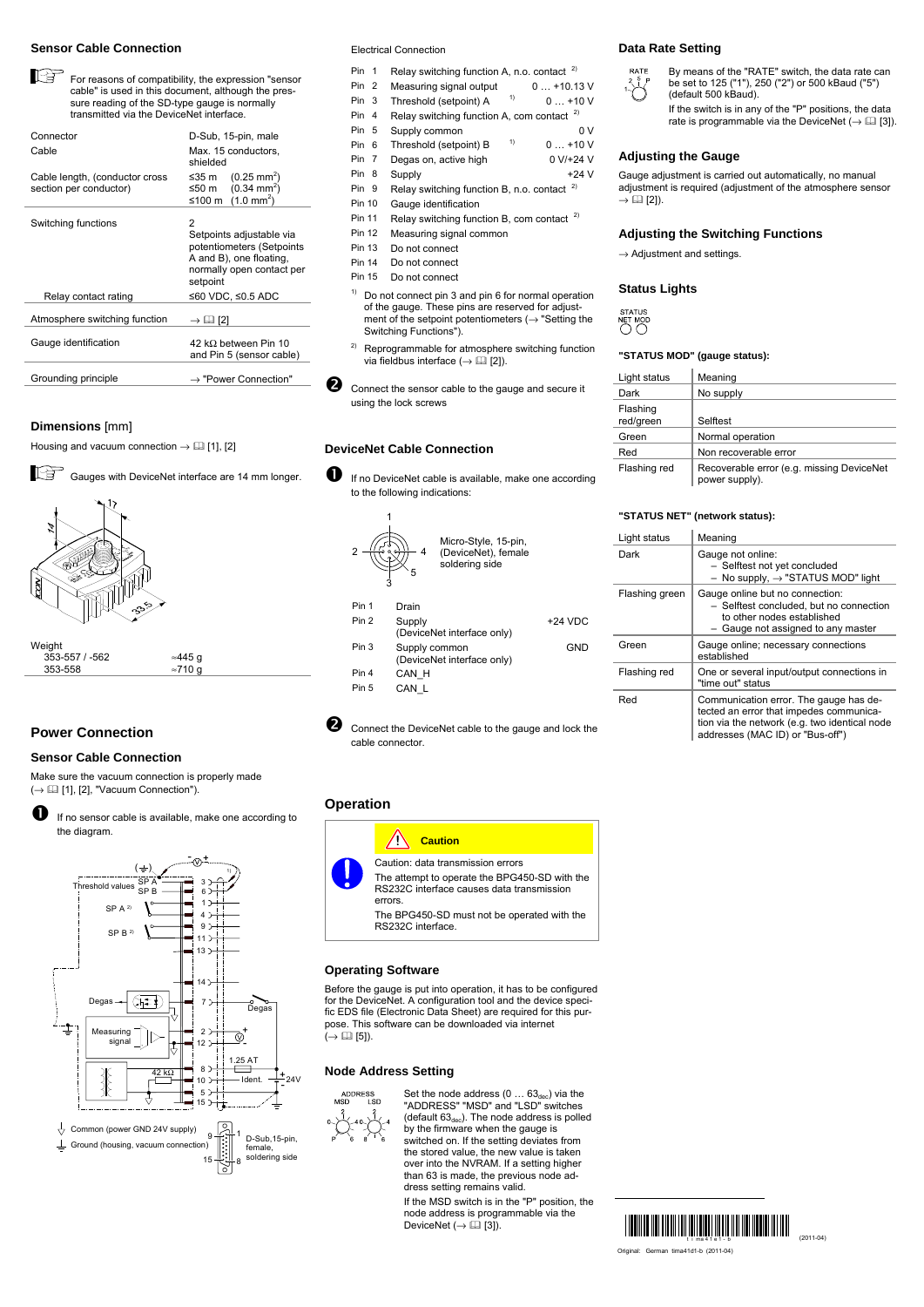## **BCG450-SP**

 $\overline{\circ}$ œ

### **General Information**

#### The BCG450-SP gauge has a fieldbus interface that conforms to the Profibus DPV1 standard  $(\rightarrow \Box$  [9]).

Via this interface, the following and further data are exchanged in the standardized Profibus protocol  $(\rightarrow \Box$  [1], [2]):

- Pressure reading
- Pressure unit (mbar, Torr, Pa)
- Degas function
- Status and error messages

Two adjustable switching functions are integrated in the gauge. With the built-in atmosphere switching function an atmospheric pressure thresold can be programmed ( $\rightarrow \Box$  [2]). The corresponding relay contacts are available at the sensor cable connector.

The basic sensor and sensor electronics of the BCG450-SP type are the same as in the standard BCG450 ( $\rightarrow \Box$  [1], [2]).

### **Technical Data BCG450-SP**

K£ General technical data of the sensor and sensor electronics  $\rightarrow$  [1], [2].

#### **Fieldbus Interface**

| Fieldbus name                          | Profibus                                                                     |
|----------------------------------------|------------------------------------------------------------------------------|
| Standard applied                       | $\rightarrow \Box$ [9]                                                       |
| Communication protocol,<br>data format | $\rightarrow$ 11 [4], [9]                                                    |
| Interface, physical                    | <b>RS485</b>                                                                 |
| <b>Profibus Parameters</b>             |                                                                              |
| Data rate                              | ≤12 Mbaud ( $\rightarrow$ [1] [4], [9])                                      |
| Node address                           | 00 $7D_{\text{hex}}$ (0 $125_{\text{dec}}$ )<br>(default $5C_{\text{hex}}$ ) |
| Profibus connection                    | D-Sub, 9-pin, female                                                         |
| Cable                                  | Shielded special Profibus<br>cable $(\rightarrow \Box$ [7], [9])             |
| Cable length, system wiring            | According to Profibus<br>specifications<br>(→ Ш [7], [9])                    |
|                                        |                                                                              |

#### **Supply Voltages**

| Supply voltage at sensor cable |                        |
|--------------------------------|------------------------|
| connector, Pin 8               | $+24$ VDC $(+20+28$ V) |
| Power consumption              | $<$ 20 W               |

#### **Sensor Cable Connection**

For reasons of compatibility, the expression "sensor cable" is used in this document, although the pressure reading of the SD-type gauge is normally transmitted via the DeviceNet interface.

| Connector<br>Cable                                       | D-Sub, 15-pin, male<br>Max. 15 conductors,<br>shielded                                                                                              |
|----------------------------------------------------------|-----------------------------------------------------------------------------------------------------------------------------------------------------|
| Cable length, (conductor cross<br>section per conductor) | ≤35 m (0.25 mm <sup>2</sup> )<br>$(0.34 \text{ mm}^2)$<br>≤50 m<br>$(1.0 \text{ mm}^2)$<br>≤100 m                                                   |
| Switching functions<br>Relay contact rating              | 2<br>Setpoints adjustable via<br>potentiometers (Setpoints<br>A and B), one floating,<br>normally open contact per<br>setpoint<br>≤60 VDC, ≤0.5 ADC |
| Atmosphere switching function                            | $\rightarrow \Box$ [2]                                                                                                                              |
| Gauge identification                                     | 42 k $\Omega$ between Pin 10<br>and Pin 5 (sensor cable)                                                                                            |
| Grounding principle                                      | $\rightarrow$ "Power Connection"                                                                                                                    |

### **Dimensions**

Housing and vacuum connection  $\rightarrow \Box$  [1], [2]

| Weight  |                 |
|---------|-----------------|
| 353-554 | ≈445 q          |
| 353-556 | $\approx$ 710 q |
|         |                 |

### **Power Connection**

#### **Sensor Cable Connection**

Make sure the vacuum connection is properly made  $(\rightarrow \Box$  [1], [2], "Vacuum Connection").





┶ Ground (housing, vacuum connection) female, soldering side 15 12

Electrical Connection

| Pin 1 |  | Relay switching function A, n.o. contact $2)$ |  |
|-------|--|-----------------------------------------------|--|
|-------|--|-----------------------------------------------|--|

- Pin 2 Measuring signal output 0 ... +10.13 V Pin 3 Threshold (setpoint) A  $1$ <sup>1)</sup> 0 ... +10 V
- Pin 4 Relay switching function A, com contact <sup>2)</sup>
- 
- Pin 5 Supply common  $0 \vee$ <br>Pin 6 Threshold (estnoint) B  $^{-1}$ ) 0 110 V Pin 6 Threshold (setpoint) B  $1$ <sup>1)</sup> 0 ... +10 V
- Pin 7 Degas on, active high 0 V/+24 V
- Pin 8 Supply +24 V
- Pin 9 Relay switching function B, n.o. contact <sup>2)</sup>
- Pin 10 Gauge identification
- Pin 11 Relay switching function B, com contact  $2)$
- Pin 12 Measuring signal common
- Pin 13 Do not connect
- Pin 14 Do not connect
- Pin 15 Do not connect
- $1)$  Do not connect pin 3 and pin 6 for normal operation of the gauge. These pins are reserved for adjustment of the setpoint potentiometers  $(\rightarrow$  "Setting the
- Switching Functions").<br><sup>2)</sup> Reprogrammable for atmosphere switching function via fieldbus interface ( $\rightarrow$  [2] [2]).

Connect the sensor cable to the gauge and secure the sensor cable connector using the lock screws.

### **Profibus Cable Connection**

If no Profibus cable is available, make one according to the following indications:



| Pin 1 | do not connect                                    |    |
|-------|---------------------------------------------------|----|
| Pin 2 | do not connect                                    |    |
| Pin 3 | RxD/TxD-P                                         |    |
| Pin 4 | CNTR-P                                            | 1) |
| Pin 5 | <b>DGND</b>                                       | 2) |
| Pin 6 | <b>VP</b>                                         | 2) |
| Pin 7 | not connected internally                          |    |
| Pin 8 | RxD/TxD-N                                         |    |
| Pin 9 | not connected internally                          |    |
| 1)    | Only to be connected if an optical link module is |    |

- used.<br><sup>2)</sup> Only required as line termination for devices at both ends of bus cable  $(\rightarrow \Box$  [9]).
- **O** Connect the Profibus cable to the gauge and secure the Profibus cable connector using the lock screws.

#### **Operation**



#### **Operating Software**

For operating the gauge via the Profibus network, prior installation of the gauge specific GSD file is required. This software can be downloaded via internet ( $\rightarrow$  [1] [5]).

#### **Note Address Setting**

 $\times$ 

ADDRESS<br>MSD LSD The node address  $(0 \dots 125_{\text{dec}})$  is set in hexadecimal form  $(00 \dots 7D_{\text{hex}})$  via the  $2\begin{pmatrix} 4 & 6 & 2 \end{pmatrix}$   $\begin{pmatrix} 4 & 6 \end{pmatrix}$   $-80$   $\begin{pmatrix} 4 & 6 \end{pmatrix}$ "ADDRESS", "MSD", and "LSD" switches (default  $5C<sub>hex</sub>$ ). The node address is polled by the firmware when the gauge is switched on. If the setting deviates from the stored value, the new value is taken over into the NVRAM. If a value  $>125_{\text{dec}}$  ( $>7D_{\text{hex}}$ ) is entered, the node address setting currently stored in the device remains valid but it can now be defined via Profibus ("Set slave Address",  $\rightarrow$  [1] [4]).

#### **Adjusting the Gauge**

Gauge adjustment is carried out automatically, no manual adjustment is required required (adjustment of the atmosphere sensor  $\rightarrow \Box$  [2]).

#### **Adjusting the Switching Functions**

 $\rightarrow$  "Adiustment and settings".